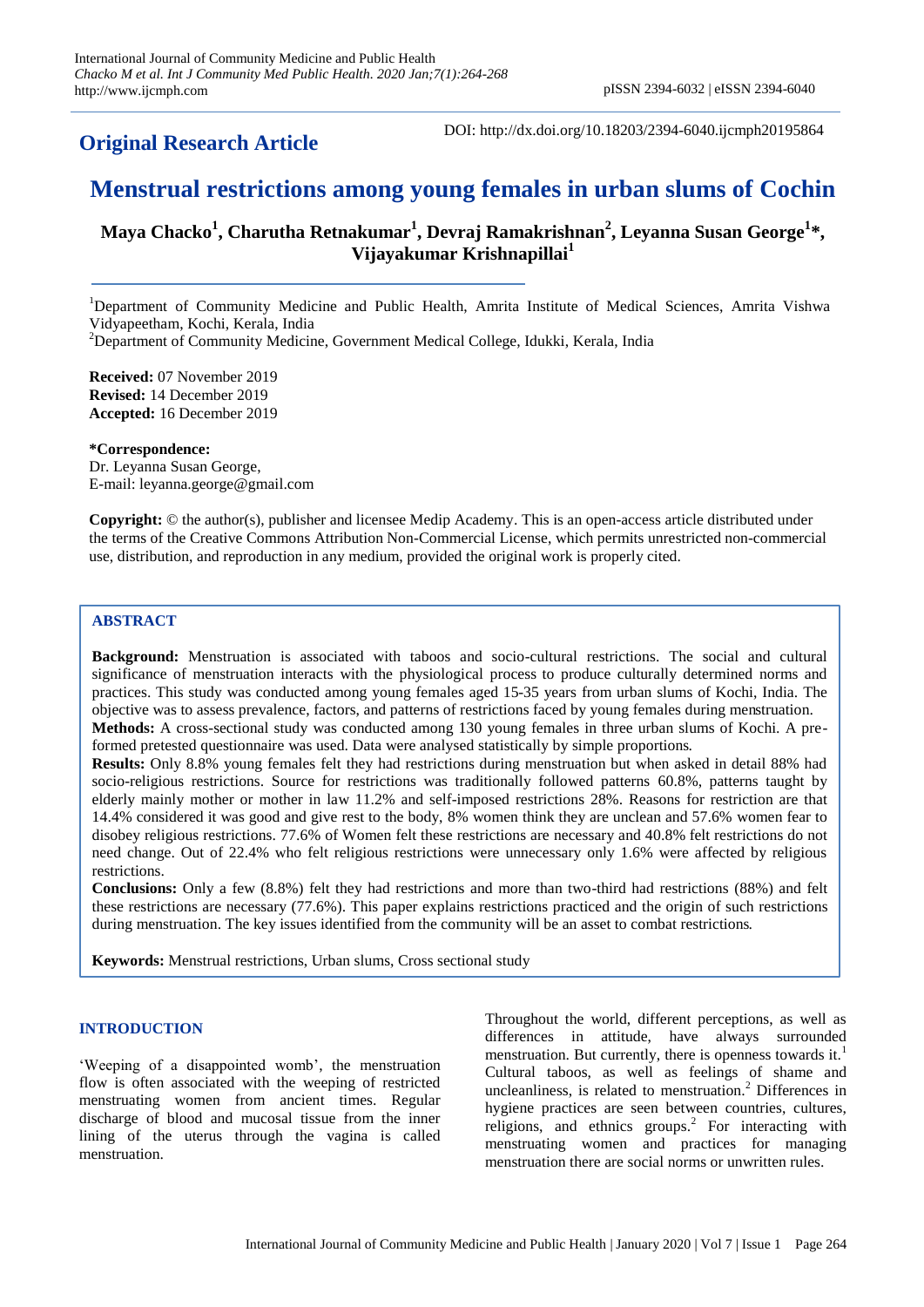Women and girls face restrictions in mobility and behavior during menstruation due to their "impurity".<sup>2</sup> Muslim menstruating women are not allowed to pray, fast or have sex while Hindu woman is not allowed to worship and cooking. In some cases, women have to stay away from her family. Restrictions and isolation of menstruating girls impart a negative attitude towards menstruation. <sup>3</sup> This leads to significant issues in reproductive health. In the global burden of disease estimates menstrual problems are not included. Gender equality (sustainable development goals (SDG) 5) and quality education (SDG 4) will be met with improvement in menstrual hygiene management.

Scientific information and healthy menstrual hygiene practices are needed for positive reproductive health. Lack of these leads to taboos and socio-cultural restrictions.<sup>5</sup> Literature regarding menstruation is limited to knowledge, attitude, and problems. The socio-cultural aspects of menstrual hygiene restrictions are not much studied. Socio-economic conditions and cultural significance results in cultural norms and restriction practices.

This study was conducted among women from urban slums of Kochi, India. The main objective was to assess prevalence, factors, and patterns of restrictions faced by young women (between 15 and 35 years) regarding menstruation. As interventions can be easily done in youth (between 15 and 25 yrs.) their restriction patterns are studied. For most girls, mothers are a source of information regarding menstruation. So patterns of restrictions followed by young mothers between 25 and 35 years were also included.

# **METHODS**

A community-based cross-sectional study was carried out in the month of September and October 2018 among young females of Urban slums in Kochi corporation. Out of 74 divisions of Kochi corporation, data is collected purposively from three divisions (65th division Manapattiparambu and 48thdivision AKG Nagar,May first road) catered by Amritha urban health center Kaloor. It represents the lower class of the urban population with close buildings and less privacy. According to WHO youth is between 15 and 24 years and young women are between 25 and 44 yrs. Young females between 15 to35 yrs are taken for study. Only one female within the age limit will be interviewed from each household (as restrictions will be the same in the same house) whose informed consent will be taken. if young women are <18 interviews were done in the presence of her parents. If more than one young female is present in a house youngest among them is taken for study. Young women were available always. Youth, being students if not available were approached the next day at their convenient time. They were excluded if not available after that.

Using a prevalence rate of 46.4% restriction sample size was determined using a standard formula: Z2 PQ/d2 with an absolute precision of 5% (d). Applying the above formula, the minimum sample size required was 111. However, a sample of 130 young females was selected to accommodate the refusals or non-responses.

Quantitative data is collected by using a pre-designed, structured, close ended, self-administered Questionnaire. Questionnaire was modified based on experience on pilot study conducted. The purpose of the study and the nature of the information which had to be furnished by the study subjects were explained to them. Unmarried women were not taken to calculate frequency of those avoided intercourse during menstruation .For those who didn't face any restrictions, questions regarding factors affecting restriction were not asked .For questions regarding knowledge about the use of sanitary pads, those who use 3-4 pads on the second day were considered to know about changing. Those who felt difficulties for washing and drying were those without place to wash and dry, because of their belief such clothes shouldn't be seen by others. Those who felt changing difficulties were those who felt difficulties to change clothes when wet.

It was felt that with these groups and informants we will be able to get the required information on factors influencing the menstrual restrictions. Quantitative analysis involved labelling and coding of all data in order that similarities and differences can be recognised. Statistical analysis was done using spss23 and a minimal level of statistical significance was 0.05.

# **RESULTS**

Only 8.8% young females felt they had restrictions during menstruation but when asked in detail 88% faced different types of socio-religious restrictions. Socio demographic details are given in Table 1.

47.2% of females faced difficulty during menstruation. 40.8% were physical difficulties like pain and 5.6% due to menstrual hygiene maintenance difficulties and 2.4% both physical and hygiene maintenance difficulties. But none reported the difficulty was due to restrictions.

# *Socio-religious restrictions*

88% avoided religious ceremonies and 87.2% avoided religious place visit .100% of Hindus and Muslims avoided both religious place visit and religious ceremonies, whereas 10%chritians avoided religious ceremonies. Christians didn't avoid religious place visit (p value was found to be significant 0.000). Intercourse was avoided by 68%. Certain rooms were avoided by 28% during menstruation. Commonly avoided room is prayer room 27.2% due to the impact of feeling of impurity. Many don't have separate rooms for prayer. But majority are not allowed or fear to go near deities during menstruation.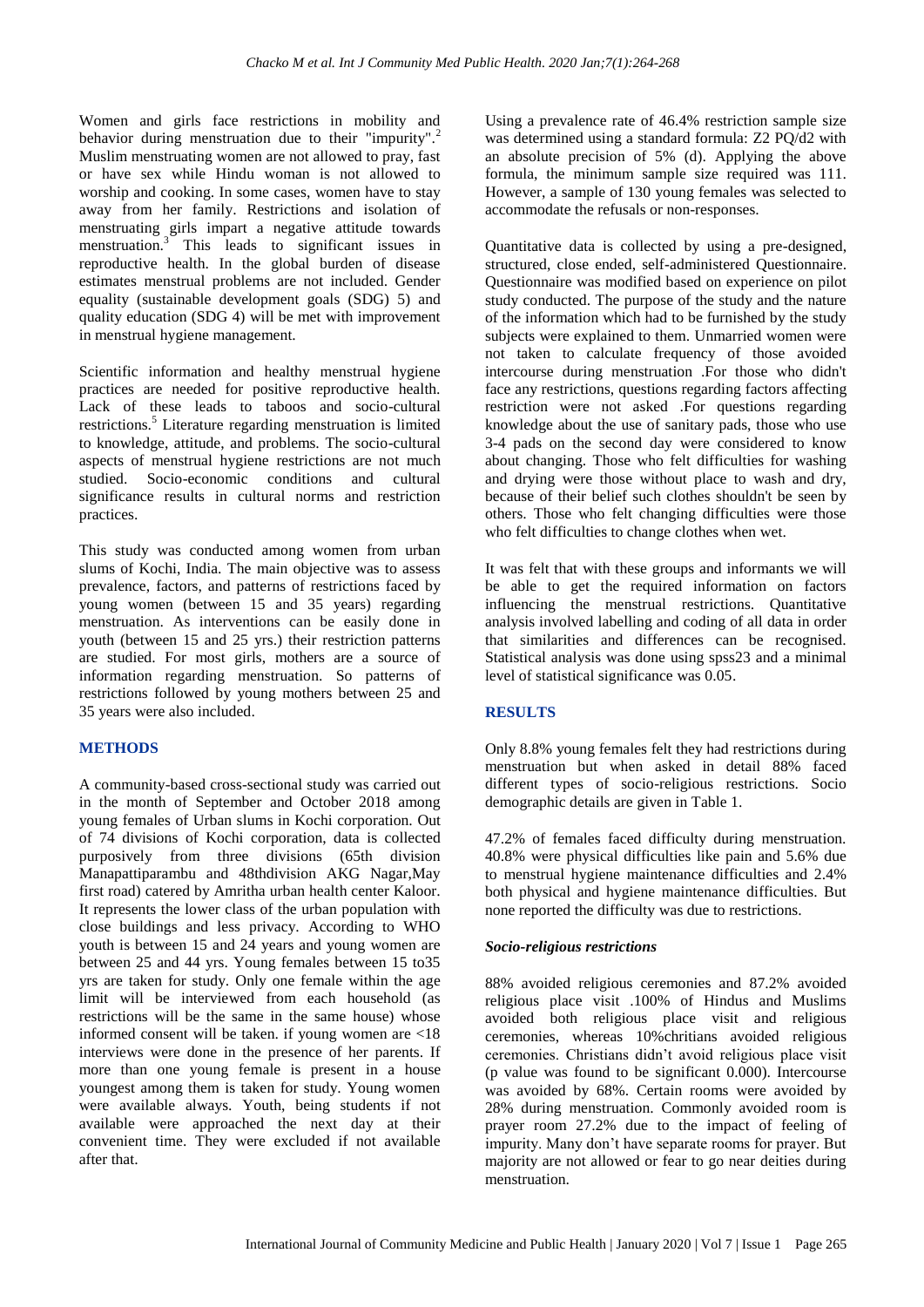#### **Table 1: Socio-demographic data.**

|                       | N(%) |
|-----------------------|------|
| Age category (yrs)    |      |
| $15 - 24$             | 35.2 |
| $25 - 35$             | 64.8 |
| Family                |      |
| Nuclear               | 35.2 |
| Three generation      | 55.2 |
| Joint                 | 9.6  |
| <b>Education</b>      |      |
| Upto up school        | 0.8  |
| Upto high school      | 17.6 |
| Upto higher secondary | 27.2 |
| Graduate              | 51.2 |
| Post graduate         | 3.2  |
| Socioeconomic status  |      |
| <b>APL</b>            | 80   |
| <b>BPL</b>            | 20   |
| <b>Religion</b>       |      |
| Hindu                 | 36.8 |
| Christian             | 12.8 |
| Muslim                | 50.4 |
| <b>Marital status</b> |      |
| Unmarried             | 27.2 |
| Married               | 72   |
| Widow                 | 0.8  |

No restrictions were reported by young females regarding co-sleeping with husband or children and discussing about menstruation and it's problems. There were no restrictions for going out except one reported restriction for attending public functions.

17.6% avoided food during menstruation. Fat rich food were avoided by 6.4%, gastritis inducing food were avoided by 4% and fish was avoided by 0.8%. About 6.4% avoided other types of food. Commonly avoided other food items during menstruation are sweet food, fat rich food, iron rich foods like dates, green leafy vegetables, pappaya, pineapple, gastritis inducing food. There is no scientific basis for such restrictions. Many believe iron rich food causes more bleeding and such misbeliefs are followed over generations.

#### *Personal hygiene maintenance restrictions*

#### *Restrictions while using sanitary pads*

75.2% do not know sanitary pads are more hygienic, 44.8% believe there is less facilities in public toilets for disposing,44% felt difficulties due to less public toilets and 33.6% do not know about frequency of changing sanitary pads.25.8% wash pads before disposal as menstrual blood is seen by others. Surprisingly only 4% felt there is lack of toilet facilities in schools and 3.2% felt lack of availability of sanitary pads in their educational institutions.

Many don't change sanitary pads when they go outside, even in schools. Reasons are lack of enough toilet facilities .The majority of them also washed the used sanitary napkins and wrapped them in a newspaper or a plastic bag before disposal. The reasons for washing disposable pads are the fear of bad smell as menstrual waste is collected weekly. Also some believed menstrual blood should not be seen by others.

#### *Restrictions while using cloth*

51.25% have washing ,drying and changing difficulties. In this 14.4% faced washing and drying difficulties and 16.85% faced washing, drying and changing difficulties and 20% had changing difficulties, 34.4% did not use cloths and 12.8% did not faced any restriction.

#### *Restrictions while using menstrual cup*

72% do not know about menstrual cups, 11.2% have seen videos but do not know how to use it, 12.8% fear to use it, 1.6% felt price was higher and 1.6% don't use due to frequent need for sterilisation.

Mothers were source of doubt for about 37.6%, friends for 20.8%, both mother and friends for 5.6%, relatives for 17.6%, both friends and relatives for 2.4%, others 3.2%, internet 1.6%, others 3.2% and none 3.2%. Alarmingly health workers were source of doubt only for 8%.

Source for restrictions were traditionally followed patterns, patterns taught by elderly mainly mother or mother in law and self-imposed restrictions. Reasons for restriction is 14.4%considered it was good and give rest to body. Some consider menstruation as an opportunity to take rest but in fact she have to do other strenuous day to day activities. Most religious restrictions are meant for rest but some religious restrictions are based on the belief of uncleanliness. Such restrictions impart a belief to young female that she is unclean 8% women thinks they are unclean. Majority of women (57.6%) fear to disobey religious restrictions. And when enquired whether they feel these restrictions are necessary. 77.6%women felt these restrictions are necessary, 40.8% felt no need to change. Only two youth among 125 females reported religious restrictions based on the belief of uncleanliness have to be changed and they believe family member should bring the change. Some stated they were allowed to sit only on one chair so that others won't use that chair and get unclean. Restricted female herself reported there is no logic in such practice as they go to public places. Out of 22.4% who felt religious restrictions were unnecessary only 1.6% were affected by religious restrictions. 2.4% felt religious restrictions have to be changed. 8% believe family members should make change and 1.6% believe religious leaders should initiate change. 56.8% felt more public toilets and facilities should be there. They felt political leaders should bring change. 40.8% young females do not need any change.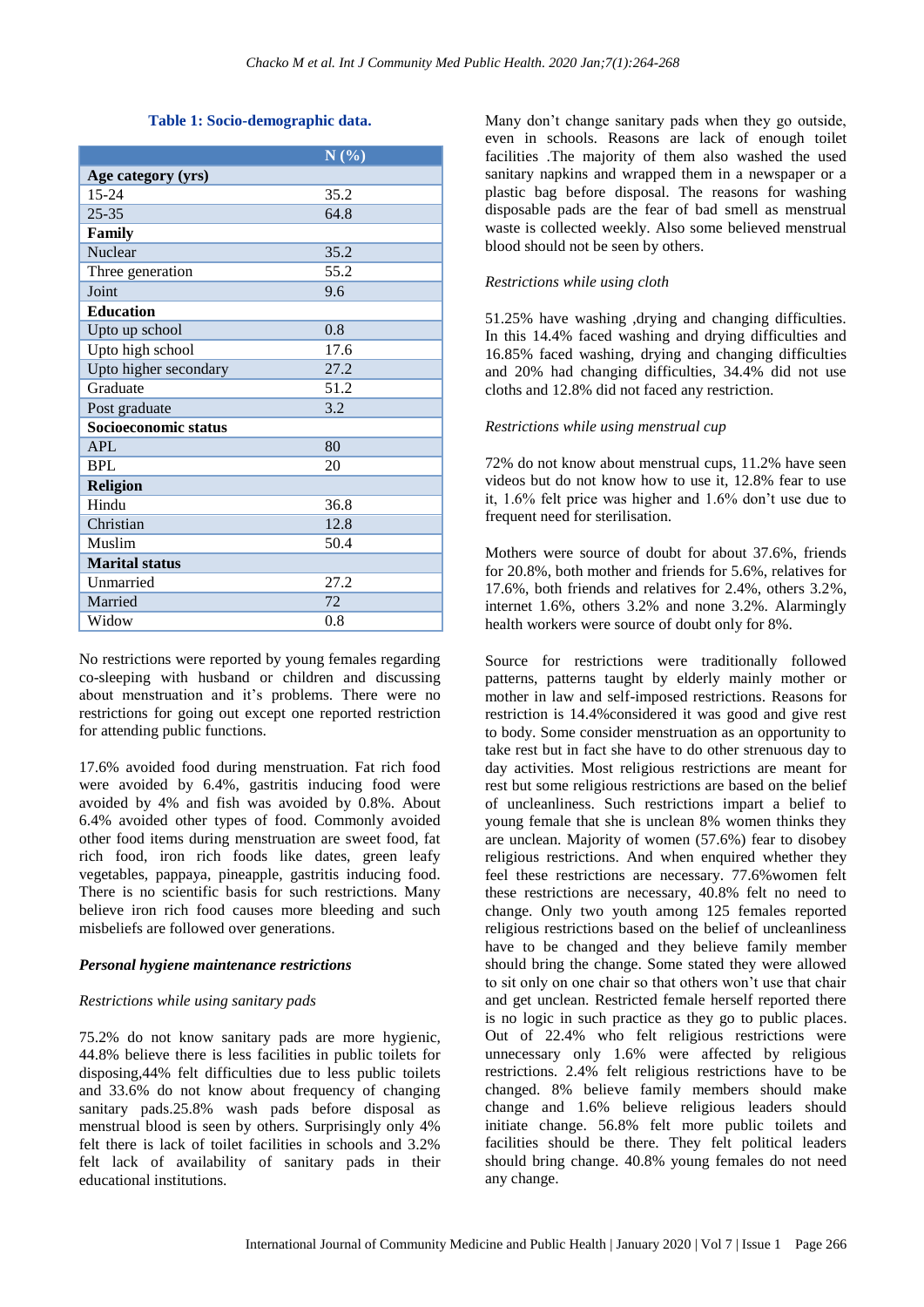#### **DISCUSSION**

Only 40.8% women faced physical difficulties during menstruation in our study, which is lower compared to studies done in Thiruvananthapuram (47.6%) and Karnataka (56.8%) whereas in Mumbai it was 70.8%.

In the present study females avoiding religious place visit was 87.2% and avoiding religious ceremonies was 88%, similar to studies in Gandhinagar 87.5% and Uttarakhand  $(84.67\%)$ .<sup>8,9</sup> As per a study in Mumbai showed  $85.4\%$ faces restrictions out of which 97.6% were religious restrictions.<sup>4</sup> In a study in Indore 86.44% avoided religious place visit and 84.74% avoided religious ceremonies. <sup>10</sup> Religion influences most of taboos and menstrual hygiene restrictions throughout Indian states.<sup>11,12</sup>

88.8% avoided sexual activities in Chittor, Andhra Pradesh while in our study 68% avoided sexual intercourse during menstruation.<sup>10</sup> 90.3 per cent reported not having sex during menstruation, of whom most abstained willingly according to study done in Delhi.<sup>13</sup> In our study 17.6 % avoid certain food which is less compared to studies in other states . A study in Amritsar showed 27.3% and in Karnataka showed 28.4.<sup>7,14</sup> For study in Andhra Pradesh 18.5% stated that they did not avoid taking any specific food during the days of menstruation.<sup>10</sup>

A study in Uttarakhand **s**howed 48% girls asked doubts to mother 22.67% to sisters 12% to friends whereas in our study 37.6% asked doubts to mother 17.6% to sisters and  $20.8\%$  to friends.<sup>15</sup> As per a study in Indore, inculcation of menstrual habits was mainly done by mothers in 35.22% of students. This result is in accordance with results of Dasgupta et al 2008 in which mother was first informer in 37.5% of girls.<sup>16</sup> Mothers were primary source of information for 53.3%, sisters for 12.7 % and friends for  $6.2\%$  in a study conducted in Amritsar.<sup>14</sup>

In a study in Karnataka among high school girls showed 39.8 % changed sanitary pads twice but in Andhra Pradesh based study only 59.69% used sanitary pads twice.<sup>7,10</sup> In the present study 26.4% respondents changed their sanitary pads two times or less per day .Because of comfort ,manageability and mass media publicity, most adolescent girls use sanitary pads.<sup>17</sup>

Lack of access to clean water and embarrassment of cloth being seen by men are the problems faced by women who uses cloths during menstruation. <sup>18</sup> In our study 51.25% faced such difficulties which were higher compared to other studies in Gandhinagar (33.8%) and Karnataka  $(28.4\%)$ <sup>7,8</sup> Surprisingly in our study, only 35.4% young women don't used reusable cloths. 25.1% don't use clothes in a study in Karnataka. <sup>7</sup> Rest used cloths either alone or along with sanitary napkins. Proper washing and drying in sunlight is inevitable as women using cloths are prone to bacterial vaginosis. <sup>19</sup> In a study from Rajasthan

and Delhi very few used cotton wool or sanitary napkins.<sup>20,21</sup> According to Dasgupta et al, reasons for not using menstrual absorbents in market is poverty, high cost and ignorance.<sup>22</sup> Different rituals leads to restrictions and these are followed over generations.<sup>17</sup> According to study in Ranchi education, cultural beliefs and family environment influence menstrual hygiene practices. $^{24}$ 

Societal fear of women and embarrassment to express their views were the limitation of the study. As we administered self-administered questionnaire we couldn't verify respondents answers.

### **CONCLUSION**

Only few (8.8%) felt they had restrictions and more than two third had restrictions (88%) and felt these restrictions are necessary (77.6%). Factors for restrictions were as they were followed over generations, self-imposed, due to fear to disobey other females. Only change majority need is installation of public toilets and facilities.

This paper provides explanation of restrictions practised and origin of such restrictions during menstruation. The status of pollutant itself can never allow women empowerment and gender equity. Moreover, the taboos being connected as part of the tradition will not disappear from the lives of women, as majority believe that traditions are to be respected and kept intact. The key issues identified from the community will be an asset for combating restrictions effectively.

# *Recommendations*

Value added education with women empowerment and gender equity and health education with special emphasis on the menstrual taboos and menstrual hygiene should be there at school level .Innovative cultural and societal approaches will be required to combat restrictions. Trustworthy channels in social media is a good approach for educating women related issues as many women learned about menstrual cups through social media. But they have to be effective as many fear and don't know how to use menstrual cups even though they have seen videos. Issues of lack of public toilets and lack of toilet facilities should be addressed.

#### *Funding: No funding sources*

*Conflict of interest: None declared Ethical approval: The study was approved by the Institutional Ethics Committee*

#### **REFERENCES**

- 1. Cronjé HS, Kritzinger IE. Menstruation: symptoms, management and attitudes in university students. Int J Gynaecol Obstet Off Organ Int Fed Gynaecol Obstet. 1991;35(2):147-50.
- 2. Thakur H, Aronsson A, Bansode S, Stalsby Lundborg C, Dalvie S, Faxelid E. Knowledge,